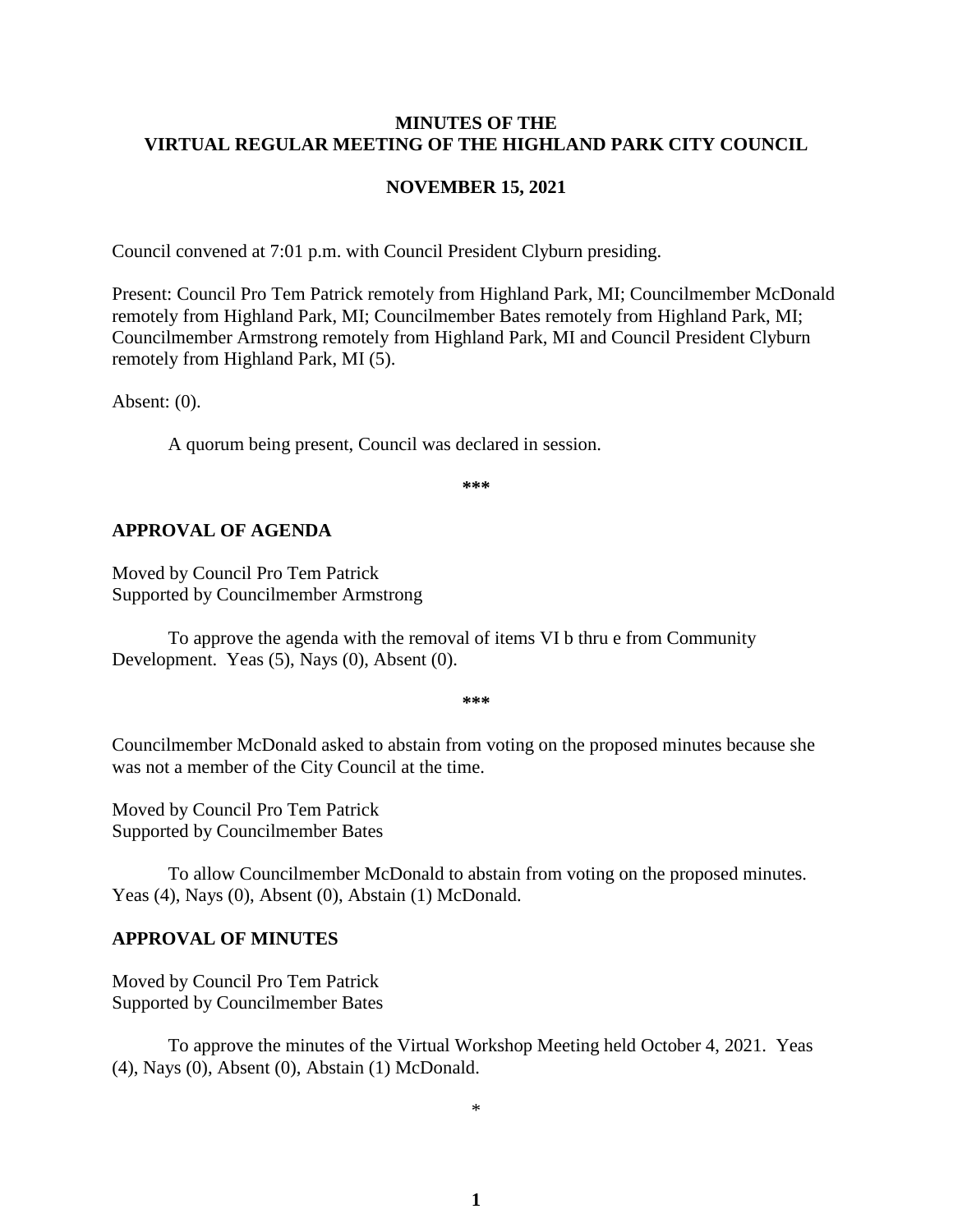Moved by Council Pro Tem Patrick Supported by Councilmember Armstrong

To approve the minutes of the Virtual Workshop Meeting held October 18, 2021.Yeas (4), Nays (0), Absent (0), Abstain (1) McDonald.

\*

Moved by Councilmember Armstrong Supported by Council Pro Tem Patrick

To approve the minutes of the Virtual Regular Meeting held October 18, 2021.Yeas (4), Nays (0), Absent (0), Abstain (1) McDonald.

**\*\*\***

**MAYOR 11-15-21 V**

The following resolution was submitted for approval.

## **RESOLUTION TO ACCEPT A MICHIGAN ENHANCEMENT GRANT OF \$850,000**

Moved by Councilmember McDonald Supported by Councilmember Armstrong

**WHEREAS,** in response to Highland Park's significant need for a new fire engine, Representative Helena Scott initiated a special legislative grant on the City's behalf; and

**WHEREAS,** as a result, on November 1, 2021, Highland Park received notification from the Michigan Economic Development Corporation (MEDC) that they were awarded a Michigan Enhancement Grant of \$850,000, as described in PA 87 of 2021, section 1096; and

**WHEREAS,** these funds are intended to be used toward the purchase of a new fire truck; and

**NOW, THEREFORE, BE IT RESOLVED,** that the City of Highland Park accepts the Michigan Enhancement Grant of \$850,000 with the funds to be used for the purchase of a fire truck. Yeas (5), Nays (0), Absent (0).

\*\*\*

## **30TH DISTRICT COURT 11-15-21 VI**

The following resolution was submitted for approval.

## **RESOLUTION TO ACCEPT MICHIGAN INDIGENT DEFENSE FUND GRANT #2022-93 FROM THE STATE OF MICHIGAN**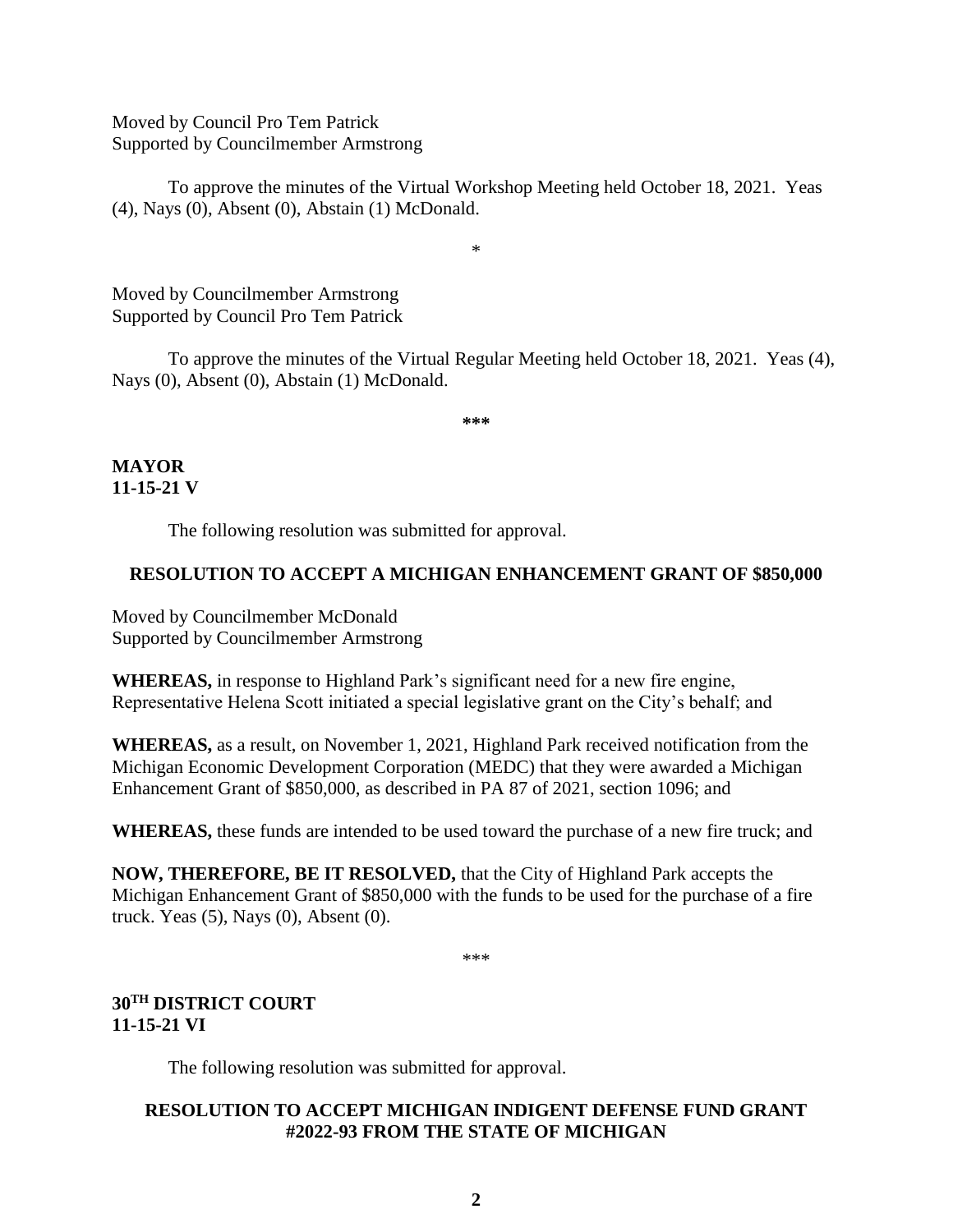Moved by Councilmember Mc Donald Supported by Councilmember Bates

**WHEREAS,** the State of Michigan, under the Michigan Indigent Defense Commission Act of 2013 (MCL 780.981 -780.1003), requires minimum standards that are designed to ensure that the provision of indigent criminal defense services meet constitutional requirements for effective assistance of counsel; and

**WHEREAS,** the City of Highland Park applied to the Michigan Indigent Defense Commission (MIDC) for grant funds in order to implement the State-mandated requirements; and

**WHEREAS,** the City has received notification from the Michigan Indigent Defense Commission advising of its intent to award the amount of \$134,606.03 in order to fund implementation; and

**WHEREAS,** the City has a local match requirement of \$13,662.00, and now therefore;

**BE IT RESOLVED,** that the 1-Iighland Park City Council hereby authorizes the appropriate City officials to accept Michigan Indigent Defense Commission Grant #2022-93 in the amount of \$134,606.03, and to budget the appropriate revenue expenditure accounts in Fund 260 (Indigent Defense Fund). Yeas (5), Nays (0), Absent (0).

**\*\*\***

## **COMMUNITY DEVELOPMENT 11-15-21 VII**

The following resolution was postponed from October 18, 2021.

## **RESOLUTION TO SELL THE VACANT RESIDENTIAL SIDE LOT AT 161 WAVERLY TO THE ADJACENT PROPERTY OWNER AT 163 WAVERLY**

Moved by Councilmember Bates Supported by Council Pro Tem Patrick

**WHEREAS**, the City of Highland Park holds in its inventory a surplus of City owned parcels that not producing a taxable, habitable and general benefit to the City and its residents; and

**WHEREAS**, it is the goal of the City to decrease the number of city-owned parcels and return them to productive use; and

**WHEREAS**, the City of Highland Park is the owner of the vacant side lot at 161 Waverly, (vacant lot adjacent to resident's home): and

**WHEREAS**, upon the payment of all fees have been previously paid, and required clearances obtained from the Water Department, Treasurer, City Engineer, CED and Legal Departments are signed off and ready to purchase; and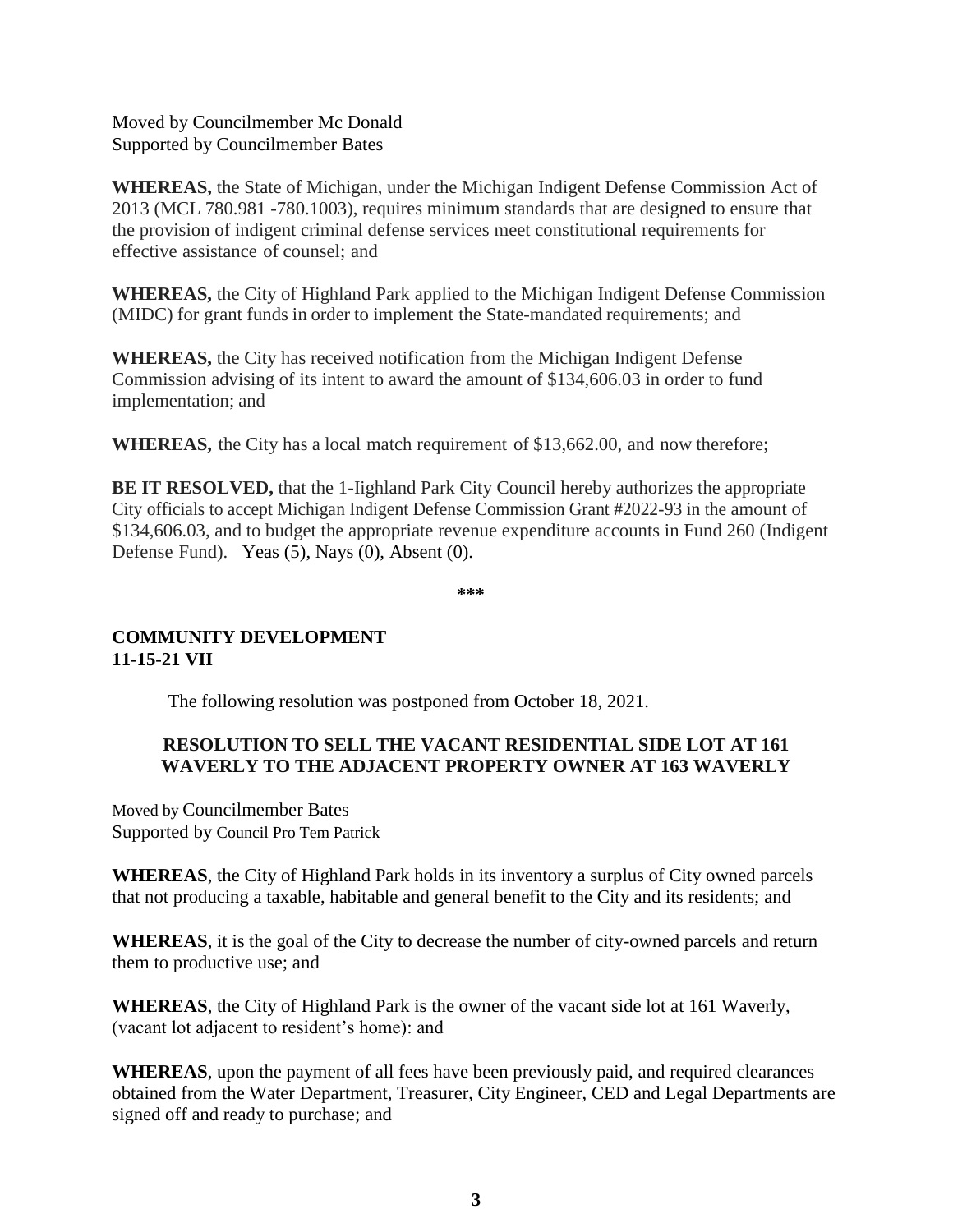**THEREFORE, BE IT RESOLVED, t**hat the City Council approves the sale of the vacant lot located in Highland Park, MI at the cost of \$500. Yeas (5), Nays (0), Absent (0).

**\*\*\***

#### **FINANCE 11-15-21 VIII**

Moved by Council Pro Tem Patrick Supported by Councilmember McDonald

To receive and file the Monthly Financial Statement for month ending October 31, 2021. Yeas (5), Nays (0), Absent (0).

\*\*\*

**LEGAL 11-15-21 IX**

The following resolution was submitted for approval.

## **RESOLUTION TO ACCEPT INSURANCE SETTLEMENT FROM JUNE 25th/26th FLOOD**

Moved by Councilmember Bates Supported by Councilmember McDonald

**WHEREAS,** Highland Park experienced a significant flood event on June  $25<sup>th</sup> \& 26<sup>th</sup>$  causing extensive damage to the City; and

**WHEREAS,** the Mayor declared a State of Emergency in Highland Park due to the impact of theflooding, the Governor declared a State of Emergency in Wayne County and the President subsequently approved a Michigan Disaster Declaration; and

**WHEREAS,** Highland Park engaged a Public Adjuster to work on Highland Park's behalf to secure maximum compensation from the insurance company; and

**WHEREAS,** Highland Park was awarded a gross settlement of \$801,527.75 from Zurich AmericanInsurance Company; and

**NOW, THEREFORE, BE IT FURTHER RESOLVED**, that the City accepts the gross insurance settlement of \$801,527.75 from Zurich American Insurance Company. Yeas (5), Nays (0), Absent (0).

\*\*\*

**ENGINEERING/WATER 11-15-21 X a**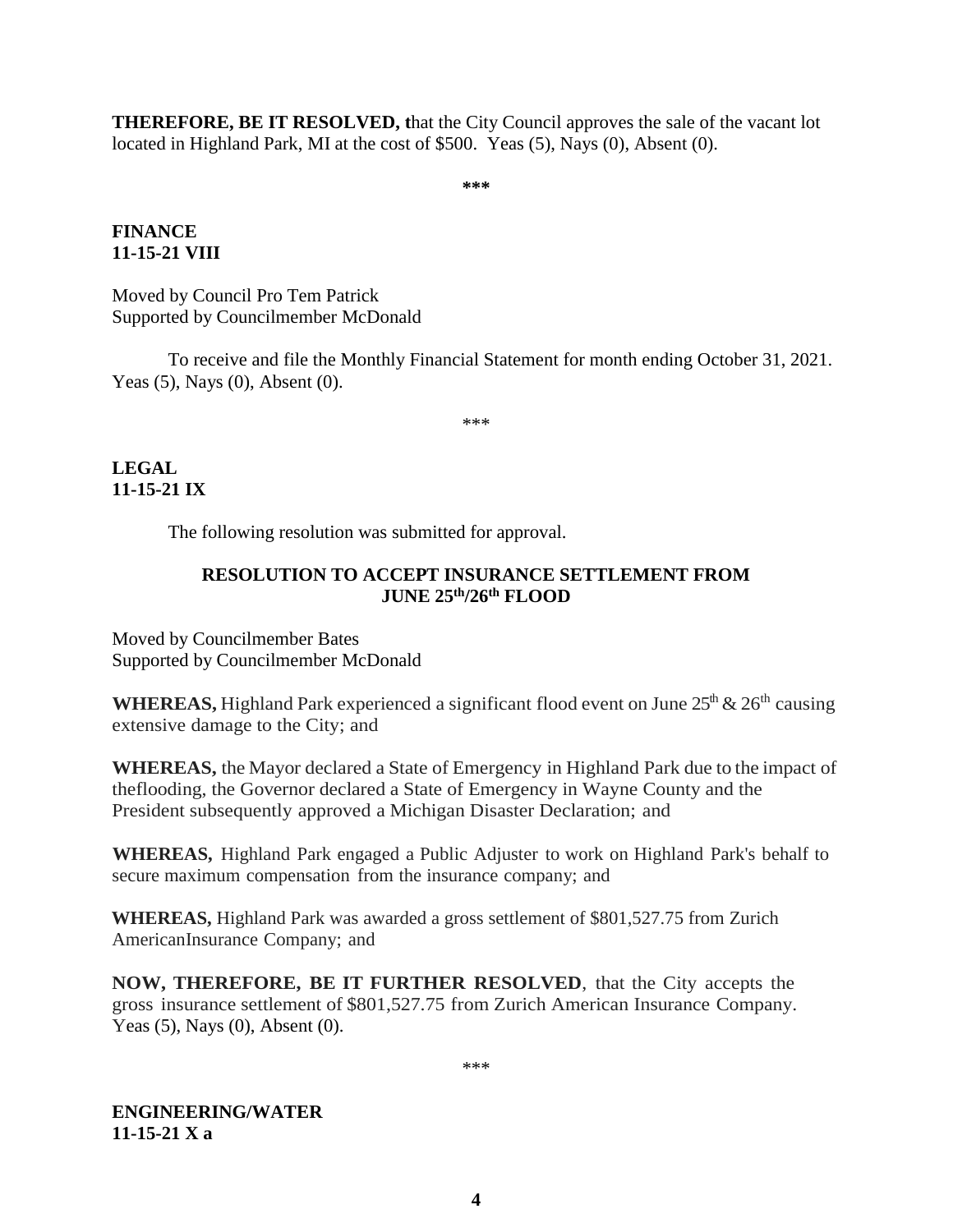The following resolution was submitted for approval.

## **A RESOLUTION FOR THE SUBMITTAL OF THE 2022 WATERSHED COUNCIL SUPPORT GRANT APPLICATION TO THE STATE OF MICHIGAN DEPARTMENT OF ENVIRONMENT, GREAT LAKES, AND ENERGY (EGLE) BY THE CITY OF HIGHLAND PARK WATER DEPARTMENT**

Moved by Council Pro Tem Patrick Supported by Councilmember Bates

**WHEREAS**, the City of Highland Park is currently in litigation regarding the total volume of sewerage beingtransported for treatment to the Great Lakes Water Authority (GLWA); and

**WHEREAS**, the City of Highland Park objective is to gradually reduce the amount of sewerage being transported for treatment to the GLWA; and

**WHEREAS**, EGLE identifies nonpoint sources as pollution caused when rain, snowmelt, or wind carrypollutants off the land and into lakes, streams or wetlands; and

**WHEREAS**, the City of Highland Park has an overall objective of decreasing the amount of pollutants entering the combined sewer system from nonpoint sources that are eventually transported to GLWA; and

**WHEREAS**, the Watershed Council Support Grant developed by EGLE's Nonpoint Source Program that willsupport general organizational administration needs as well as conservation and educational activities. The grant will assist Highland Park improve water quality on a watershed basis. \$600,000 is available with a maximum grant award of \$40,000, per applicant; and

**WHEREAS**, the Water Department will utilize grant funds to update the current stormwater management standards within the current Engineering Standards Manual and produce a feasibility study that will result in areduction with non-point source stormwater pollution throughout the city; and

**BE IT RESOLVED**, the City of Highland Park City Council approves the submittal of the Watershed Council Support Grant Application requesting a total of \$40,000 to the State of Michigan Department of Environment,Great Lakes, and Energy (EGLE) before December 1<sup>st</sup>, 2021. Yeas (5), Nays (0), Absent (0).

\*

# **11-15-21 X b**

The following resolution was submitted for approval.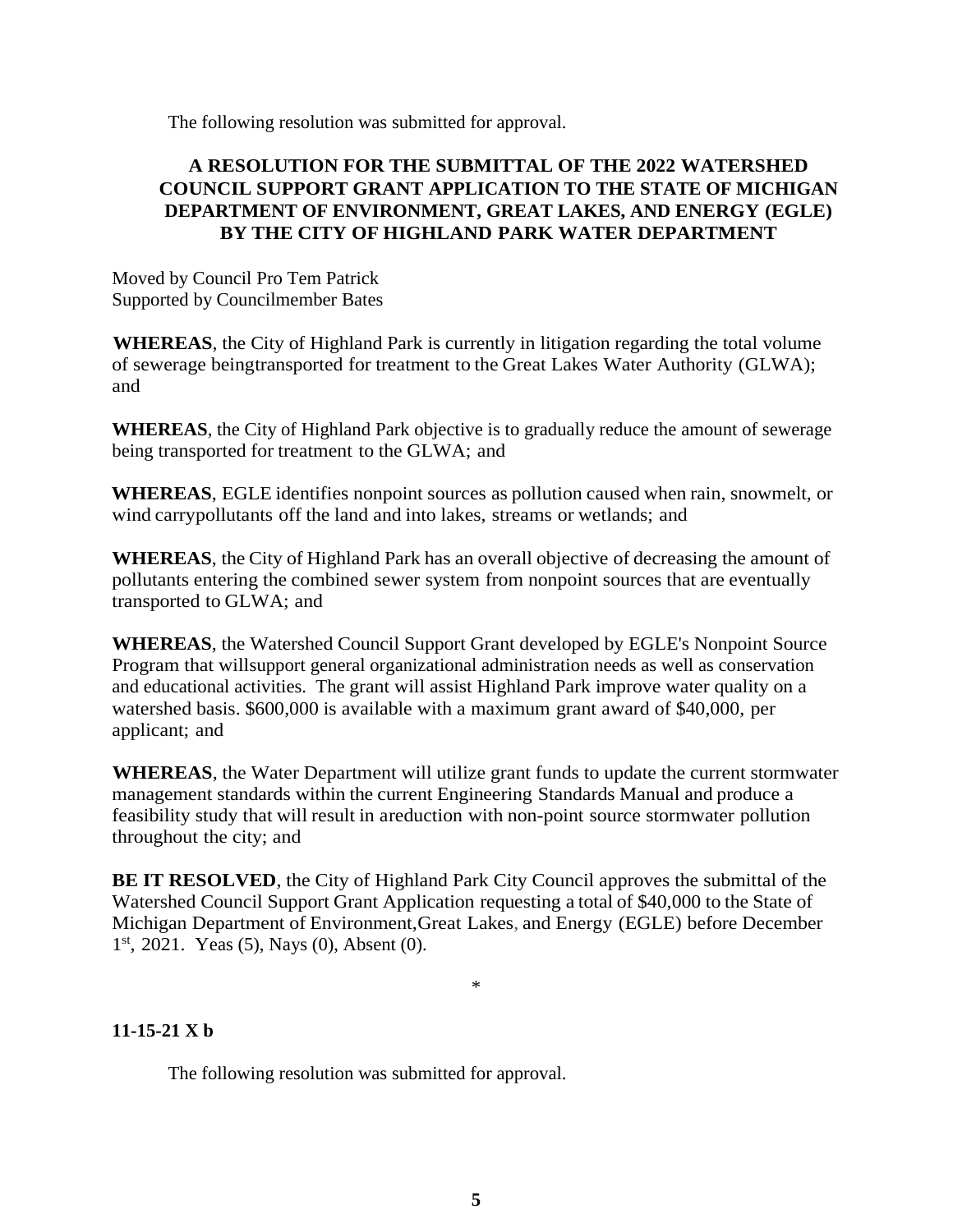## **RESOLUTION TO ACCEPT WAYNE COUNTY ANNUAL MAINTENANCE PERMIT A-22058, ANNUAL PAVEMENT RESTORATION PERMIT A-22113, ANNUAL PERMIT FOR SPECIAL EVENTS A-22146 AS REQUESTED BY THE CITY ENGINEERING DEPARTMENT**

Moved by Councilmember Bates Supported by Council Pro Tem Patrick

**WHEREAS**, City of Highland Park (hereinafter the "Community") periodically applies to the County ofWayne Department of Public Services, Engineering Division Permit Office (hereinafter the "County") for permits to conduct emergency repairs, annual maintenance work, and for other purposes on localand County road located entirely within the boundaries of the Community, as needed from time to time to maintain the roads in a condition reasonably safe and convenient for public travel;

WHEREAS, pursuant to Act 51 of 1951, being MCL 247.651 et seq., the County permits and regulates such activities noted above and related to temporary road closures;

**NOW THEREFORE, BE IT RESOLVED**, in consideration of the County granting such permit (hereinafter the "Permit"), the Community agrees and resolves that:

Any work performed for the Community by a contractor or subcontractor will be solely as a contractor for the Community and not as a contractor or agent of the County. Any claims by any contractor or subcontractor will be the sole responsibility of the Community. The County shall not be subject to anyobligations or liabilities by vendors and contractors of the Community, or their subcontractors.

The Community shall take no unlawful action or conduct, which arises either directly or indirectly out of its obligations, responsibilities, and duties under the Permit which results in claims being assertedagainst or judgment being imposed against the County, and all officers, agents and employees thereof pursuant to a maintenance contract. In the event that same occurs, for the purposes of the Permit, it will be considered a breach of the permit thereby giving the County a right to seek and obtain any necessary relief or remedy, including, but not by way of limitation, a judgement for moneydamages.

With respect to any activities authorized by Permit, when the Community requires insurance on itsown or its contractor's behalf, it shall also require that such policy include as named insured the County of Wayne and all officers, agents and employees thereof.

The incorporation by the County of this Resolution as part of a permit does not prevent the County from requiring additional performance security or insurance before issuance of a Permit.

This Resolution stipulates that the requesting Community shall, at no expense to Wayne County, provide necessary police supervision, establish detours and post all necessary signs and other traffic control devices in accordance with the Michigan Manual of Uniform Traffic Control Devices.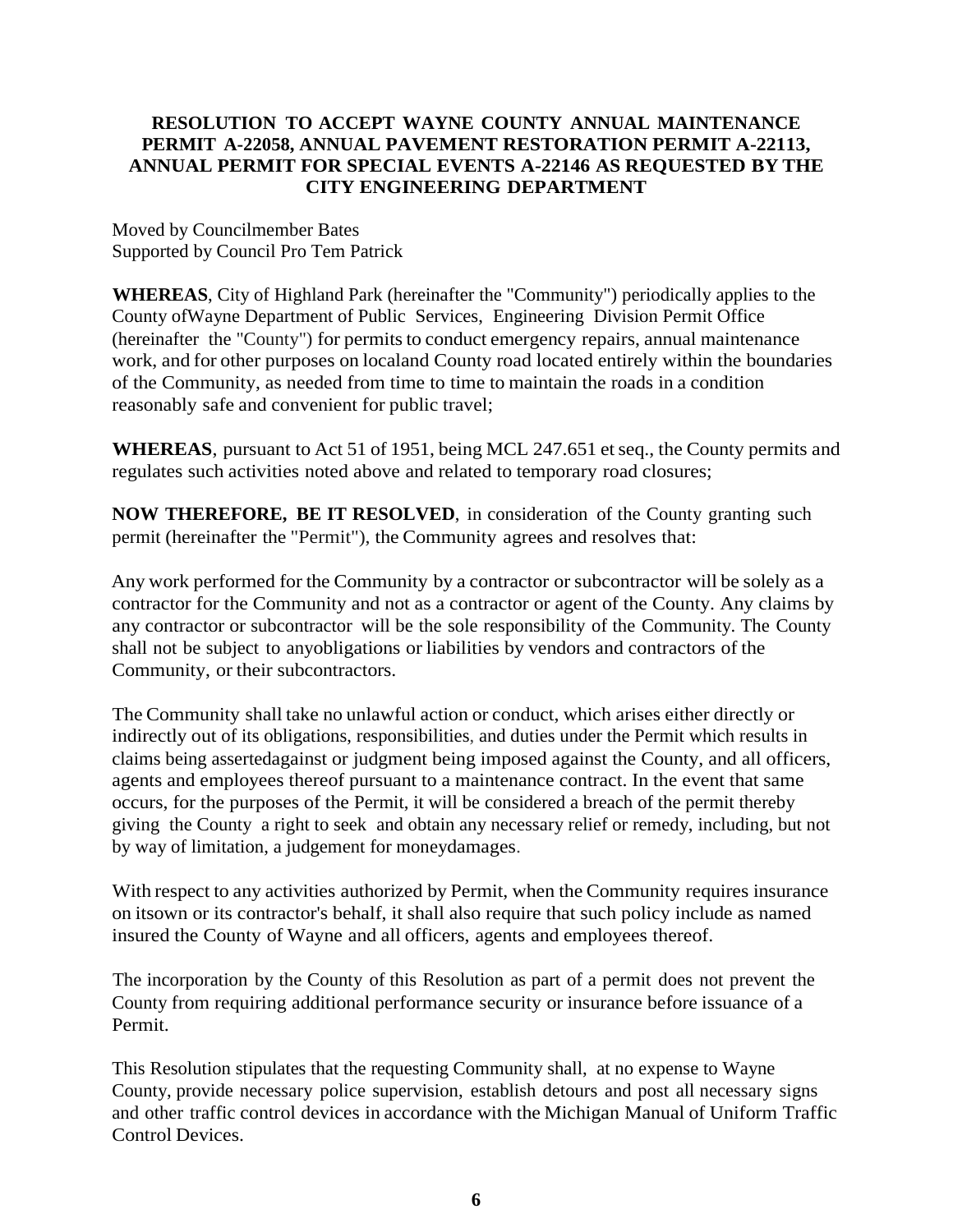This Resolution stipulated that the requesting Community shall assume full responsibility for the costof repairing damage done to the County road during the period of road closure or partial closure.

This Resolution shall continue in force from the date of execution until cancelled by the Community or the County with no less than thirty (30) days prior written notice to the other party. It will not be cancelled or otherwise terminated by the Community with regard to any Permit which has already been issues or activity which has already been undertaken.

The Community stipulates that it agrees to the terms of the County of Wayne permit at the time ofpermit is signed by the Community's authorized representative.

**BE IT FURTHER RESOLVED**, that the following individual is authorized in their official capacity as the Community's authorized representative to sign and so bind the Community to the provisions of any and all permits applied for to the County of Wayne, Department of Public Services Engineering Division Permit Office for necessary permits from time to time to work within County road right-of-wayor local roads on behalf of the Community**.** Yeas (5), Nays (0), Absent (0).

**\*\*\***

## **OUTSIDE COMMUNICATION 11-15-21 XI**

The following communication was received from the Parker Pride Alumni Association.

The Parker Pride Alumni Association plans and holds many activities and events in the City of Highland Park. We are requesting the event fees involved to have the Parker Pride Alumni Association "Annual Holiday Light Show & Tree Lighting" on Saturday, December 4, 2021, waived; considering the cost to put this event on. Also, we are requesting to have food trucks present to help with our overall expenses.

Moved by Council Pro Tem Patrick Supported by Councilmember Bates

To waive the event fees for the Annual Holiday Light Show & Tree Lighting on Saturday, December 4, 2021. Yeas (5), Nays (0), Absent (0).

**\*\*\***

## **ADJOURNMENT**

Moved by Council Pro Tem Patrick Supported by Councilmember Armstrong

To adjourn the meeting, motion carried, meeting adjourned at 8:02 p.m.